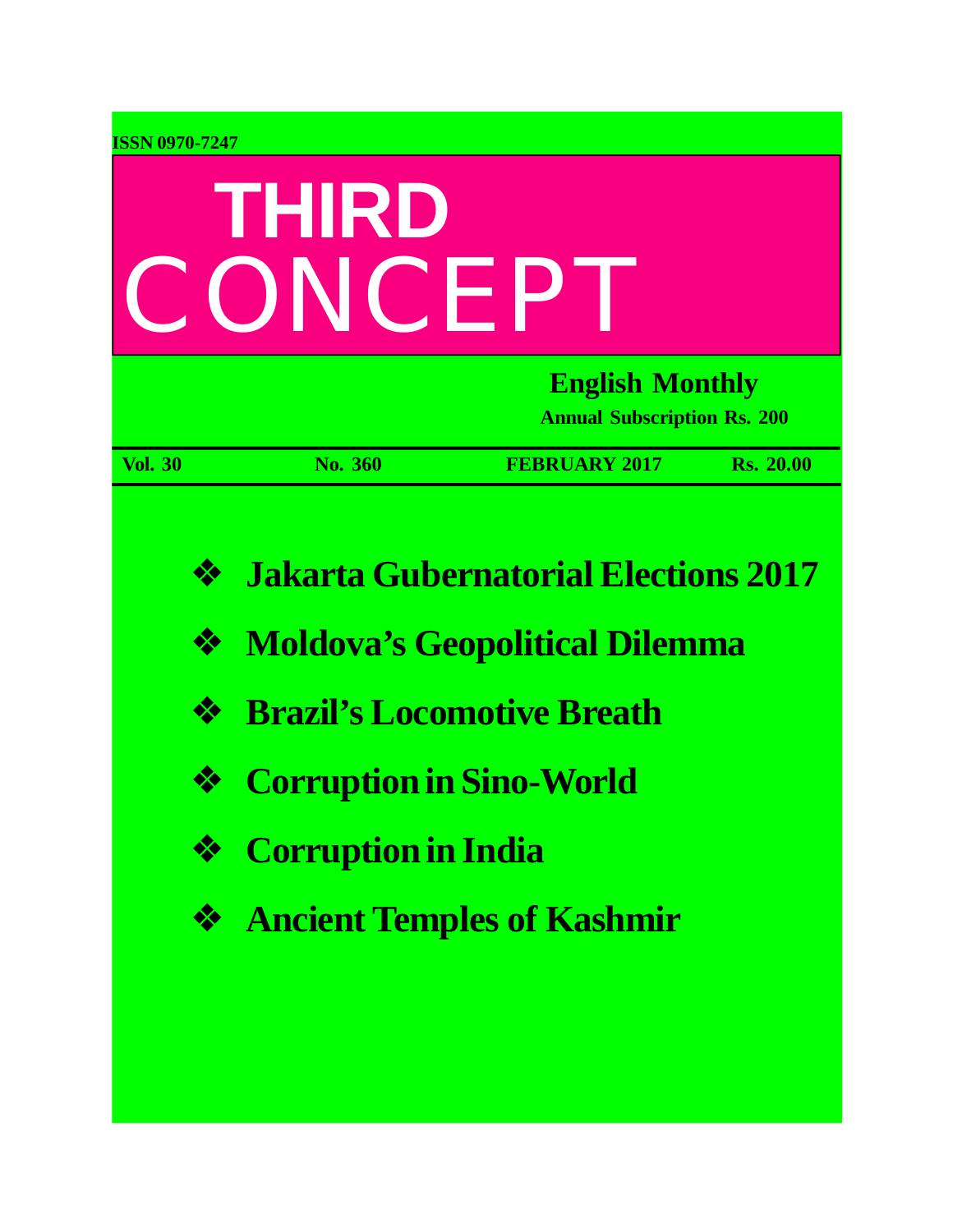

# **An International Journal of Ideas**

### **Vol. 30 No. 360 FEBRUARY 2017 Rs. 20. 00**

**Third Concept** aims at providing a platform where a meaningful exchange of ideas can take place among the people of the Third World. The attempt will be to communicate, debate and disseminate information, ideas and alternatives for the resolution of the common problems facing humankind. We welcome contributions from academics, journalists and even from those who may never have published anything before. The only requirement is a concern for and desire to understand and take the issue of our time. Contributions may be descriptive, analytical or theoretical. They may be in the form of original articles, reactions to previous contributions, or even a comment on a prevailing situation. All contributions, neatly typed in double space, may be addressed to:

| Editor<br><b>Babuddin Khan</b> | <b>Consulting Editor</b><br>M. L. Sharma |
|--------------------------------|------------------------------------------|
| <b>Managing Editor</b>         | Art Director                             |
| R. Prudhvi Raju                | Purba Roy                                |
| <b>Business Executive</b>      | <b>Chief of Production</b>               |
| <b>R.S.Rawat</b>               | N. P. Agarwal                            |

While the Editor accepts responsibility for the selection of materials to be published, individual authors are responsible for the facts, figures, and views in their articles. However, the Editor reserves the right to edit the articles for reasons of space and clarity.

**Published, Printed and Owned by** Babuddin Khan Third Concept LB - 39, Prakash Deep Building, 7, Tolstoy Marg, New Delhi-110 001. Phones : 23711092, 23712249 Fax No: 23711092. E-mail : [third.concept@rediffmail.com](mailto:third.concept@rediffmail.com) Website: [www.thirdconceptjournal.co.in](http://www.thirdconceptjournal.co.in)

**Designed by**: **Pt. Tejpal**

| Editorial                                               |    |  |  |
|---------------------------------------------------------|----|--|--|
| Imperiled World!                                        | 5  |  |  |
| B.K.                                                    |    |  |  |
| Jakarta Gubernatorial<br>Election 2017 in Perspective   | 7  |  |  |
| Igor Dirgantara                                         |    |  |  |
| Geopolitical Significance of Kazakhstan                 | 11 |  |  |
| Filippo R Omeo                                          |    |  |  |
| Moldova's Geopolitical Dilemma                          | 13 |  |  |
| Dr. Manabhanjan Meher                                   |    |  |  |
| <b>Brazil's Locomotive Breath</b>                       | 16 |  |  |
| Nicola Bilotta                                          |    |  |  |
| Combating corruption in the Sino-world                  | 21 |  |  |
| Ms. Lingbo ZHAO                                         |    |  |  |
| Popular Culture vs. Cinema in India                     |    |  |  |
| Ranjay K. Reddy                                         |    |  |  |
| <b>Medical Education and Health</b><br>Service in India | 31 |  |  |
| Dr. Satyabrata Mishra                                   |    |  |  |
| Corruption in India: Causes and Remedies 38             |    |  |  |
| Dr.Geetamma.K                                           |    |  |  |
| Agriculture Profile of the Farmers<br>in Theni Dist     | 46 |  |  |
| S. Velanganni, M. A. Barween                            |    |  |  |
| & Dr. D. Jeba S. Anitha                                 |    |  |  |
| Ancient Temples of Kashmir<br>under Karkota Dynasty     | 55 |  |  |
| Paryaz Ahmad Bhat                                       |    |  |  |
| Capitalizing on Human Misery<br>in Occupied Territories | 57 |  |  |
| Aleksandra Krstiæ                                       |    |  |  |